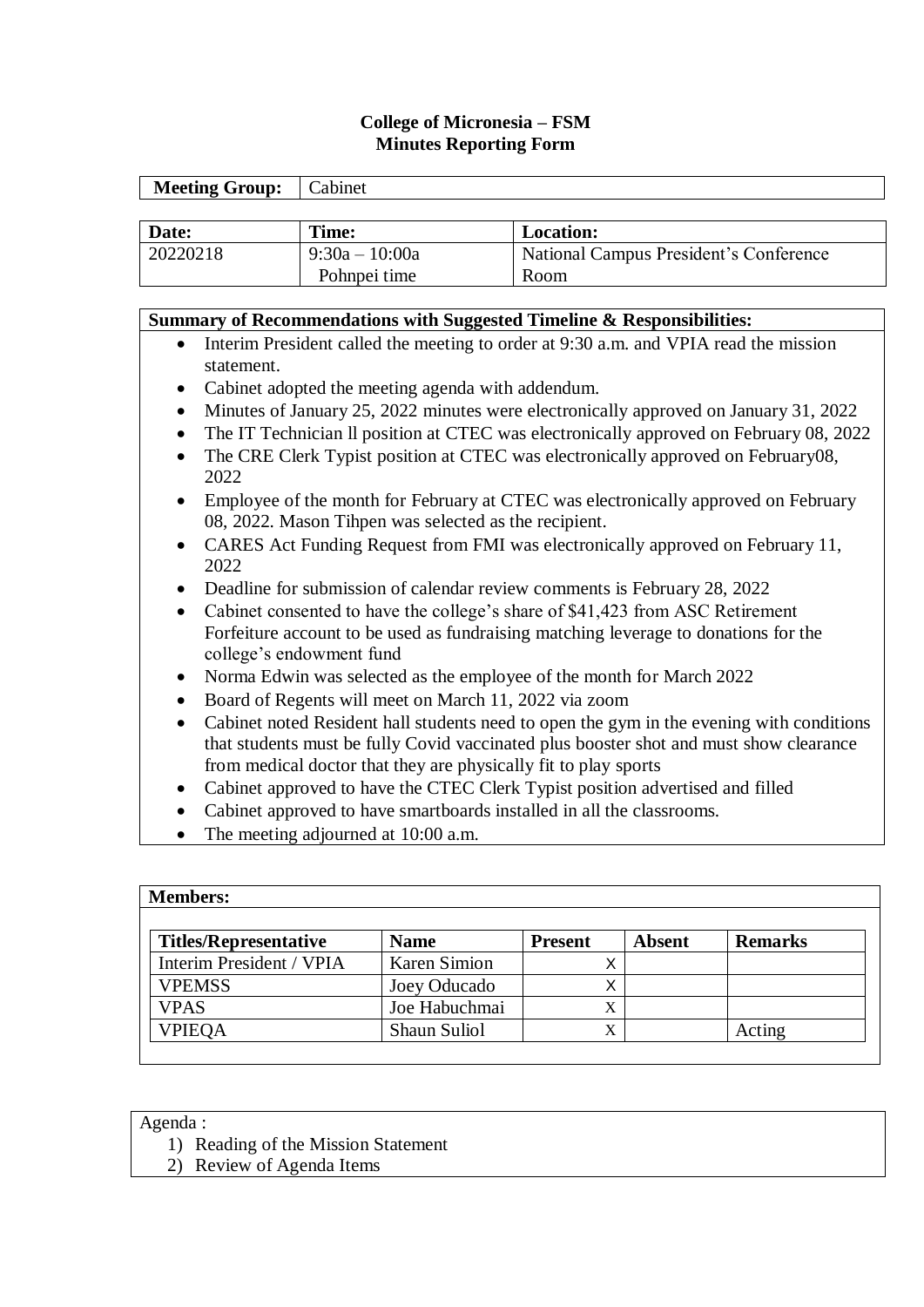- 3) Approval of Minutes
	- a. Minutes of January 25, 2022 meeting
- 4) Old Business
- 5) New Business
	- a. Interim President/VPIA
		- i. Cabinet review of comments due February 28, 2022
		- ii. Suspense Account Funds from ASC \$41, 423.32
		- iii. Employee of the Month March
		- iv. Preparation for Board meeting- March 11
		- v. Opening gym on evenings and weekends for residence hall students
		- vi. Personnel Requisition for Clerk Typist at CTEC
- 6) Meeting Adjournment

### **Agenda/Major Topics of Discussion:**

Interim President called the meeting to Order at 9:30a.m. VPIA read the college's mission statement. Cabinet reviewed and adopted the agenda.

## **Approval of Minutes**

Minutes of January 25, 2022 were electronically approved on January 31, 2022

### **Old Business**

- Review of Presentation for EBRC VPEMSS is finalizing the design for the college's presentation for EBRC
- The IT Technician ll position at CTEC was electronically approved on February 08, 2022
- The CRE Clerk Typist position at CTEC was electronically approved on February08, 2022
- Employee of the month for February at CTEC was electronically approved on February 08, 2022. Mason Tihpen was selected as the recipient.
- CARES Act Funding Request from FMI was electronically approved on February 11, 2022

### **New Business**

### **a) Interim President/VPIA**

- i. Calendar review comments –Interim President reminded vice presidents to submit review comments for the calendar. Deadline is February 28, 2022.
- ii. Suspense Account Funds from ASC the college has \$41,423 in a ASC Retirement Forfeiture Account not gaining interest. This fund belongs to the college's share of the fund left from those employees who resigned without being vested. After shared ideas on how best to make use of the money, Cabinet's consensus is to use it for fundraising matching leverage to donations as Executive Director Manny Mori was seeking matching fund for the college's endowment fund.
- iii. Employee of the Month for March- Norma Edwin was selected as the employee of the month for March 2022.